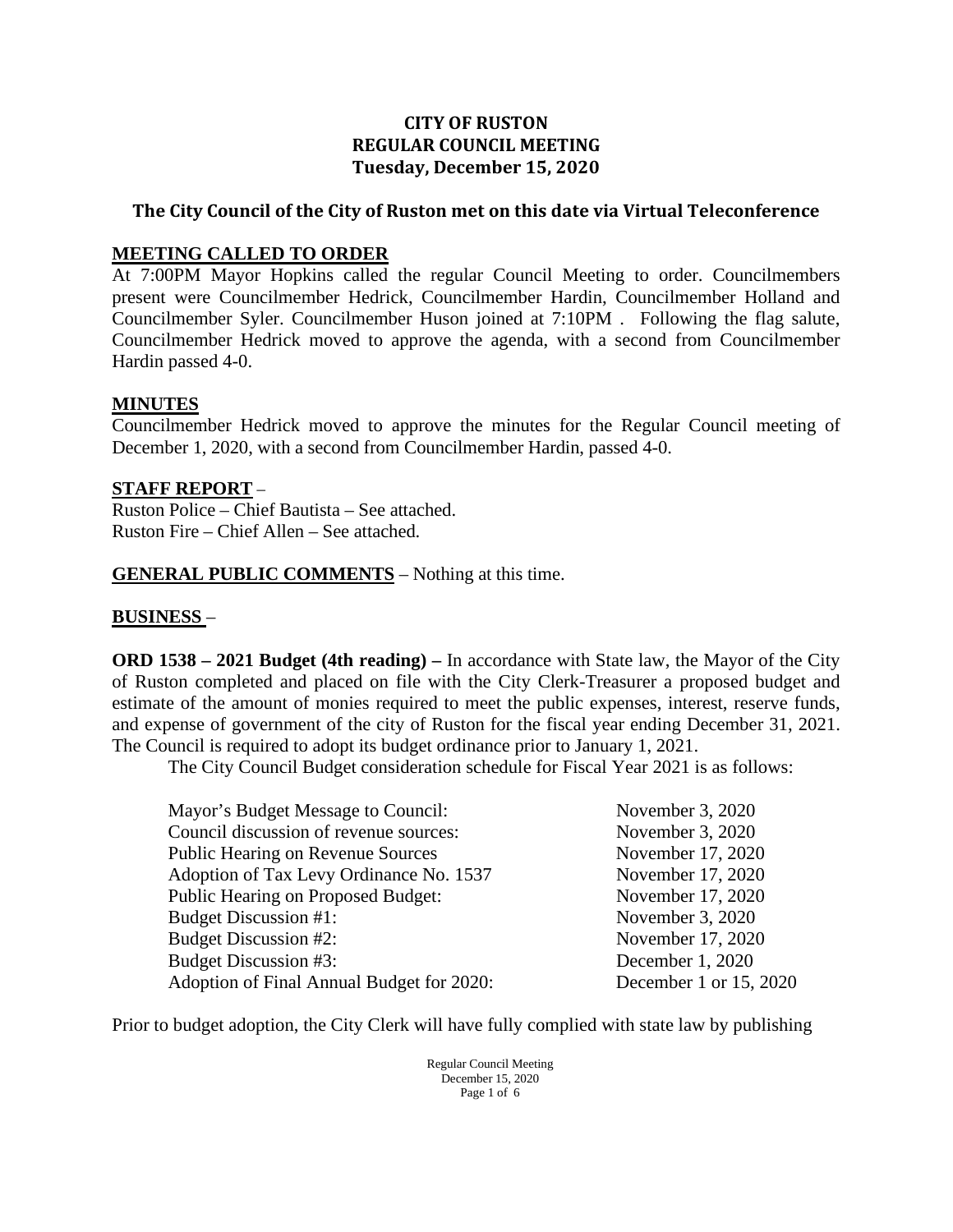notice of the availability of the budget for public review and publishing notice of the required public hearings on the City's proposed tax levy and budget (November 17th). The Final Budget's beginning balance is \$4,803,771.00 plus taxes, license fees, service charges, fine, forfeitures and other revenues totaling \$9,145,915.00, including inter-fund transfer(s) of \$355,000.00 are combined in the Final Budget for a total expenditures and ending balances amount of \$8,899,494.00. The totals of estimated revenues and appropriations for each separate fund and the aggregate totals for all such funds combined are set forth below:

| <b>Fund Name</b>                    | <b>Resources</b>                     | <b>Uses</b>              |
|-------------------------------------|--------------------------------------|--------------------------|
| Fund 001 - General Fund             | \$<br>1,942,392                      | \$<br>1,942,392          |
| Fund 005 - Surplus Real Estate      | \$<br>1,321,432                      | \$<br>1,321,432          |
| 051-060 - Developer Tracking        | $\boldsymbol{\mathsf{S}}$<br>28,447  | \$<br>28,447             |
| Fund 101 - City Street Fund         | \$<br>478,400                        | \$<br>478,400            |
| Fund 102 – Equipment Reserve        | $\mathcal{S}$<br>12,250              |                          |
| Fund 105 - Street Reserve           | \$<br>108,100                        | \$<br>108,100            |
| Fund 301 - Capital Construction     | $\mathcal{S}$<br>454,200             | $\mathcal{S}$<br>422,200 |
| Fund 401 - Electric Utility         | \$<br>1,352,300                      | \$<br>1,352,300          |
| Fund 402 - Electric Utility Reserve | $\boldsymbol{\mathsf{S}}$<br>418,000 | \$<br>418,000            |
| Fund 403 - Sewer Utility            | \$<br>1,891,000                      | \$<br>1,891,000          |
| Fund 404 - Sewer Reserve            | $\boldsymbol{\mathsf{S}}$<br>398,000 | \$<br>398,000            |
| Fund 405 - Garbage Utility          | \$<br>350,800                        | \$<br>350,800            |
| Fund 406 - Garbage Utility Reserve  | $\mathcal{S}$<br>89,000              | $\mathbb{S}$<br>89,000   |
| Fund 407 - Storm Sewer Utility      | \$<br>287,000                        | \$<br>287,000            |
| Fund 410 - Sewer Capital Projects   | \$<br>204,000                        | \$<br>204,000            |
| Fund 622 - WR Rust Playfield        | \$<br>46,921                         | \$<br>46,921             |
| Fund 623 - Electric Meter Deposits  | $\boldsymbol{\mathsf{S}}$<br>117,800 | \$<br>117,800            |
| Fund 624 - School Building          | \$<br>330,200                        | \$<br>330,200            |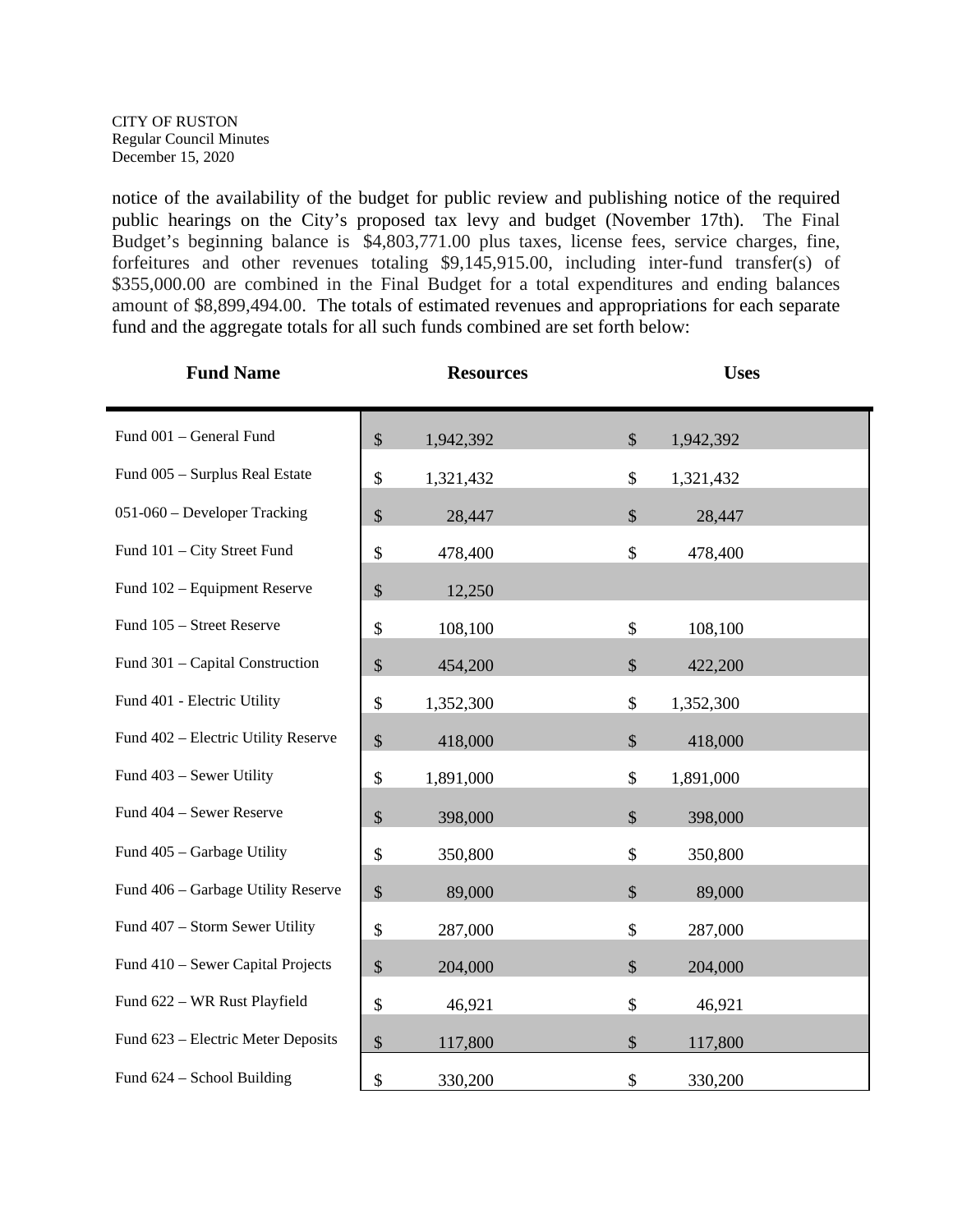| <b>Total</b> | $\sqrt{2}$<br>ъĐ. | 9,830,242 | $\triangle$<br>$\cup$ | 9,785,992 |
|--------------|-------------------|-----------|-----------------------|-----------|
|              |                   |           |                       |           |

After discussion Councilmember Hedrick moved to approve Ordinance 1538, with a second from Councilmember Hardin passed 4-0.

**ORD 1539 – Update RMC 1.21.010 – Contract Authority for Leasing (1st reading) -** RCW 35A.11.010 provides the City of Ruston the authority by its legislative body to enter into contracts. On February 21, 2017, the City Council adopted Ordinance No. 1493 allowing the Mayor to enter into certain contracts without prior approval of each individual contract by the City Council. This authority did not provide any authority for the Mayor to execute property leases without Council approval. The City owns the Ruston School at 5219 N. Shirley which is leased to various entities for office space. Point Ruston, LLC previously leased over 45 percent of the building. They vacated this past summer. The City is involved in marketing the building and is getting interest from some small entities who are seeking leases of relatively short duration for small suites in the building. In order to allow the City to enter into lease agreements more quickly and at a lower administrative cost, the Mayor is requesting he be allowed to execute leases when they are for less than 1,750 square feet and for fewer than a ten-year term. All leases will be reviewed or prepared by the City Attorney. This Ordinance will save the City the costs to prepare legislation and bring small lease agreements to the Council for pre-approval.

**ORD 1540 – Sewer Credit (1<sup>st</sup> reading) -** The City is authorized to provide sanitary sewer services to properties within the City and has the authority to establish charges for the sanitary sewer facilities and fix the rates for sanitary sewer services. Sewer connection fees are meant to help ensure that "growth pays for growth" and that the new customers will pay into a system that has been created by existing customers. The City currently charges \$2,000 per connection for new sewer connections in accordance with RMC 21.01.040. In the past the City has provided credits for development of sewer infrastructure that has includes construction of municipal parts of the sewer system and/or for construction private laterals that are a private part of the City's sewer system that connects to Tacoma's interceptor line or main line. In order to add clarity to the City's code, its practice of providing such credits should be added to the included in the City's code chapter 21.01 "Sewer Connections." The City had been offering credits for sewer connection similar to the procedures in the Ordinance, so this is not expected to have a fiscal impact.

**RES 720 – Siren Sound Lease Agreement -** The City Council authority to lease real property. The City has leased portions of the Ruston School to various entities, including Point Ruston, LLC. Point Ruston vacated earlier this year and the space has been vacant. The City entered into a listing agreement with Neil Walter Company to market the space in the School Building. The broker brought Siren Sound, LLC to the City to lease a portion of the space vacated by Point Ruston. That lease is attached to Resolution No. 720. This new lease encompasses 728 square feet, or 4.63% of the building. The City Attorney's office prepared the proposed lease, which includes the City's standard insurance and indemnity provisions to protect the City.

> Regular Council Meeting December 15, 2020 Page 3 of 6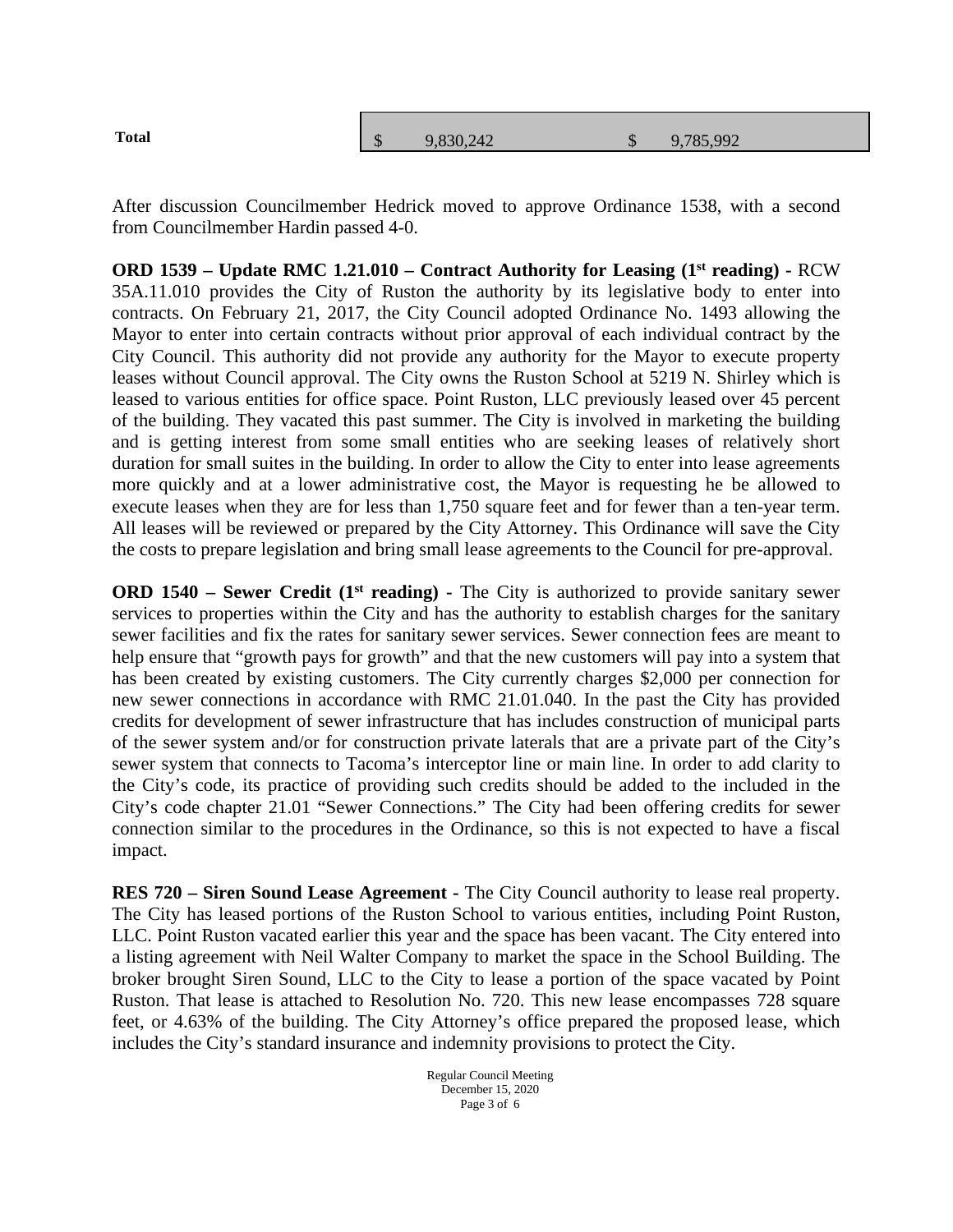The lease base rent amount is \$15/square foot per year, triple net with an escalation each year in the amount of three percent for any year which the tenant extends. There are three one-year options. In addition to the monthly rent, Siren Sound will pay for its proportional share (4.63%) of the costs of the building called "common area maintenance" or "CAM" and its proportionate share of the common utilities. Currently this is estimated to be \$242.29 per month. The Tenant will also pay leasehold excise tax. The proposed Lease is attached to Resolution #720 and has been signed by Siren Sound and "approved as to form" by the City Attorney's Office. If the Council approves the lease, it will generate base rent of \$910.00 per month to the City for the first year of the lease with a three percent escalation in each subsequent year, plus an additional amount of the proportional building costs, currently estimated at \$242.29 per month. Councilmember Hedrick moved to approve Resolution 720, with a second from Councilmember Hardin, passed 5-0.

**RES 721 – Credit Card Policy -** State law permits local government to use credit cards for official governmental purchases and acquisitions. The City recently started using credit cards for its Department Heads. In order to comply with RCW 43.09.2855, the City needs to adopt a policy on credit card use. The City Council is ultimately responsible for establishing the credit card program and adequate internal controls, although oversight of the program's daily operations and procedures is typically delegated to an administrative office, in this case the City Clerk with oversight by the Mayor. [RCW 43.09.2855](http://app.leg.wa.gov/rcw/default.aspx?cite=43.09.2855) requires that the legislative body adopt a system for:

- Distribution of the credit cards.
- Authorization and control of the use of credit card funds.
- Credit limits for the cards.
- Payment of bills; and
- Any other rule necessary to implement or administer the credit card system.
- **1. Authorized Expenses.** Credit cards are generally used for small and incidental purchases as an alternative to petty cash funds. The use of credit cards makes these expenses easier to track. The cards may also be used for purchasing merchandise or services required as a function of the employee's duties at the City of Ruston which may include the purchase of food and/or non-alcoholic beverages for business meetings and public events.

The cards may not be used for any of the following expenses:

- Items for personal use
- Items for non-City of Ruston purposes
- Cash or cash advances

Regular Council Meeting December 15, 2020 Page 4 of 6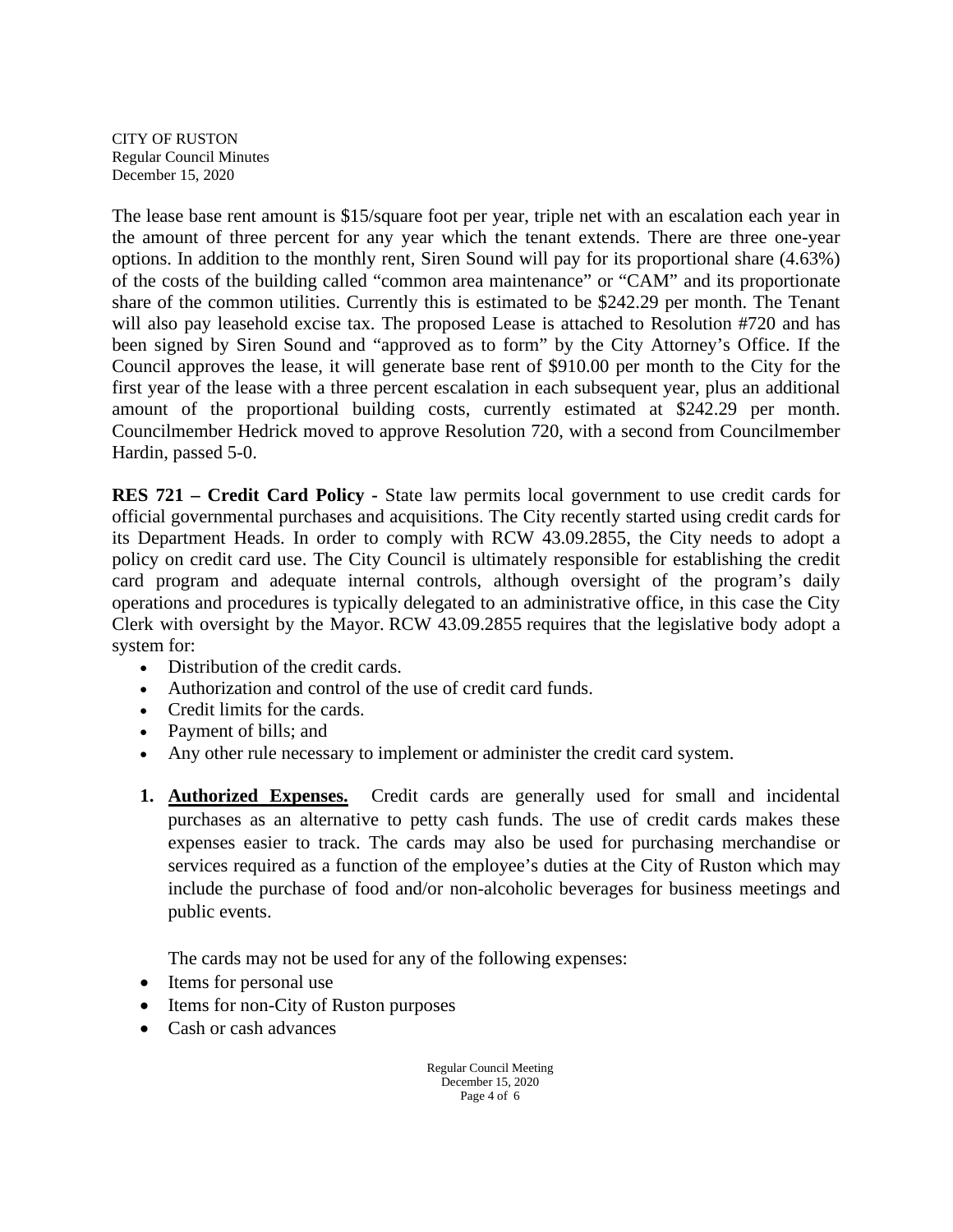- Alcoholic beverages
- Weapons of any kind or explosives (except authorized Police Department purchases)
- Relocation expenses
- Tuition reimbursement for college or graduate school tuition
- Computer hardware or software purchase without prior written approval from the Mayor
- Office furniture purchases without prior written approval of the Mayor
- Personal entertainment
- Recreation

The following spending limits are set by the Policy:

- The dollar limitation shall be \$1,500 per transaction
- The credit card shall have a \$10,000 credit limit
- A dollar limitation of purchasing authority assigned to the cardholder for the total of all charges made during each monthly billing cycle shall be \$5,000

# **2. Authorized Users.**

The Policy only allows employees who are department heads to have City credit cards.

## **3. Documentation, payment and internal controls.**

The policy prohibits the use as listed above in Section 1 and addresses accidental use. Furthermore, the policy contains disciplinary action for unauthorized use of the card, including possible termination of employment and criminal prosecution. These provisions are found on pages 2, 3, and 4 of the Policy. The Policy also requires employees to maintain receipts, view the statements to verify accuracy, submit documentation to the City in a timely manner, keep the credit card safe, etc. The employee must sign a credit card user agreement which is Attachment B to the Policy. The policy attached to Resolution No. 721 complies with State law requirements for employee credit card usage. Adoption of this policy allows certain City employees to use City credit cards. There are safeguards in place in the policy to prevent inappropriate use or fraud.

Councilmember Hedrick moved to approve Resolution 721, with a second from Councilmember Hardin, passed 5-0.

**CLAIMS** – Councilmember Hedrick moved to approve Claims, with a second from Councilmember Hardin, passed 5-0.

> Regular Council Meeting December 15, 2020 Page 5 of 6